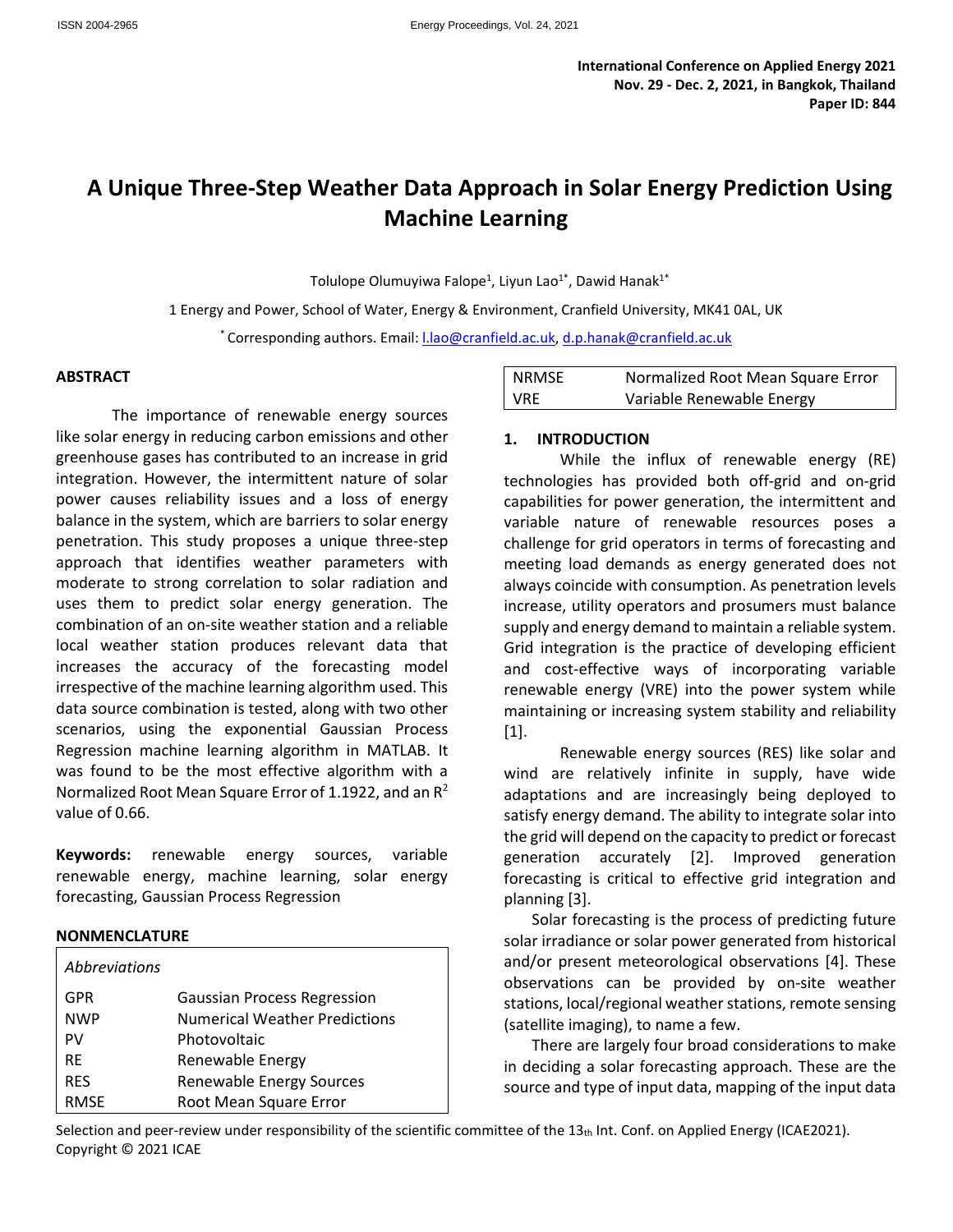or the forecasting architecture, the forecasting methodology, and the predicted outcome.

Weather data types are classified into forecast or historical and different weather stations provide one or the other and sometimes both. Apart from this classification, the source of the weather data is equally critical. Local, regional, and global weather data though interdependent, provide differing levels of accuracy. Majority of the studies reviewed get their weather data from either local or regional weather stations. While this data can be relatively accurate, they may not capture local conditions unique to that specific site. This weather data can be further refined by the presence of an on-site weather station [5]. This paper proposes using both a local weather station and an on-site weather station to increase the accuracy of the prediction model.

The forecasting architecture characterizes the mapping between input variables (meteorological observations) and output variables [4] which in our case refers to the mapping of the input weather data to the predicted solar power. Several forecasting architectures currently exist. This paper proposes a unique three-step approach that identifies weather parameters from both an on-site and a local weather station, with moderate to strong correlations to solar irradiation, and uses them along with the historical Photovoltaic (PV) output data as inputs into the machine learning algorithm to predict solar power generated. The logic is that the more relevant data included in the forecasting model, the better the accuracy. Figure 1 shows a graphical illustration of this unique three-step forecasting architecture.

Solar forecasting methods are divided into physical methods and statistical (or non-physical) methods. Physical methods use weather parameters like temperature, humidity, pressure, etc. from a specific region as inputs into numerical weather prediction (NWP) models to predict weather conditions like solar irradiation [6]. The Regression Learner App in the machine learning toolbox in MATLAB was used to train several models. The exponential Gaussian Process Regression (GPR) model produced the lowest Root Mean Square Error (RMSE) in all the scenarios tested.

This study contributes to research in the following ways:

 This study proposes a novel approach that combines relevant weather data from two dependable data sources as predictors to improve solar power prediction.

- The importance of relevant data to a forecasting problem.
- The proposed forecasting approach can be adapted to other RE sources that use weather for predictions for example wind and tidal.

# **2. MATERIAL AND METHODS**

This section describes the data and method used to develop the forecasting model. Section 2.1 describes the data source and type. Section 2.2 briefly explains the correlation coefficient and matrix used to determine the most relevant weather parameters. Section 2.3 highlights NRMSE as a tool in selecting the most accurate model. Section 2.4 highlights the use of the Regression Learner App in MATLAB and the choice of the machine learning algorithm used to determine the predicted outcomes.

# *2.1 Data Source and Type*

The source of the data used is critical to the performance of a model [7] and the more relevant data available, the better the prediction. With regards to data type, some studies pair the solar energy produced from solar panels with either exclusively historically observed data [8–18] or forecast data [19–22]. Others use only the historical PV output data [23,24]. Recall that the on-site weather station can capture local conditions that affect the weather that are not reflected in local or regional weather data. It is important to note that for the studies that used an on-site weather station [25–30], none of them combined the on-site data with data from a dependable local weather station; an approach this paper proposes.

In this study, nine weather parameters, including solar irradiation, were recorded every fifteen minutes by the Kisanhub weather station (KH075) [\(www.livinglab.ac.uk/data.html](http://www.livinglab.ac.uk/data.html)) located on site in Cranfield University. A power meter records half-hourly energy supply supply data [\(https://cranfield.energymanagerlive.com/\)](https://cranfield.energymanagerlive.com/) from the 1 MW solar farm located in the airfield of the Cranfield University airport. Data for twelve weather parameters was also provided on request, by The Metrological Office for Bedford, U.K which is the closest station to Cranfield. Hourly data points were collated for January to December 2019 across the two weather stations and the PV meter data. Days with non-available data were deleted from the data set. 70% of the data points were used to train the model while 30% were used for testing.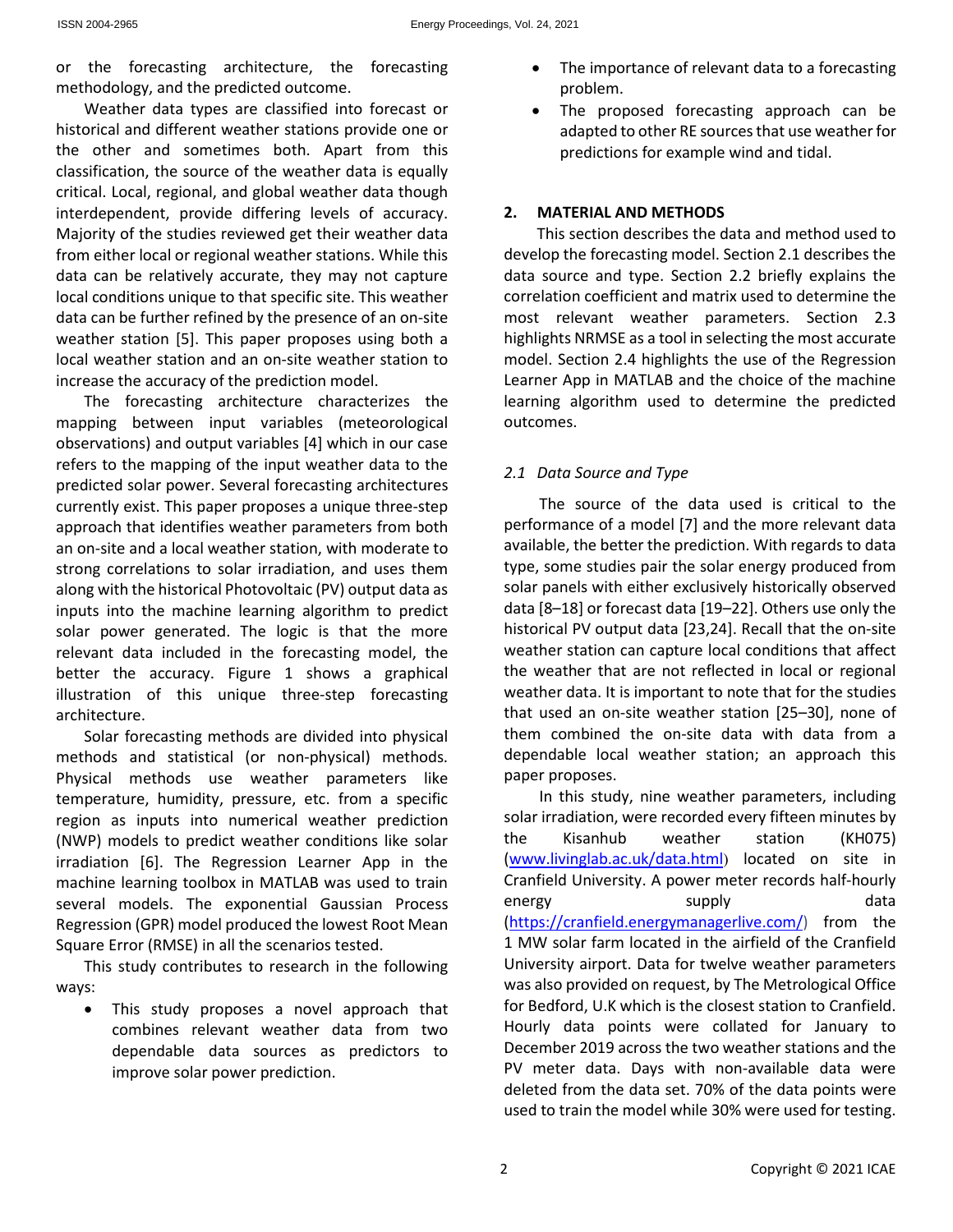

Fig. 1. Three-step forecasting architecture

#### *2.2 Data Comparison*

The correlation function in the data analysis tool pack of excel calculates the Pearson Coefficient between more than two measurement variables with N number of subjects and displays the output in a correlation matrix [31]. The Pearson Correlation Coefficient formula [32] is given by:

$$
r = \frac{\sum (x - \bar{x})(y - \bar{y})}{\sqrt{\sum (x - \bar{x})^2 \sum (y - \bar{y})^2}} \tag{1}
$$

#### *2.3 Model Comparison*

Though the Regression Learner App selects the best model based on RMSE, the NRMSE is a better measure of the performance of the model irrespective of the model type or data set used. The NRMSE formula [33] is given by:

$$
NRMSE = \frac{\sqrt{\frac{1}{N} \sum_{i=1}^{N} (\hat{x}_i - x_i)^2}}{\frac{1}{N} \sum_{i=1}^{N} x_i}
$$
(2)

### *2.4 MATLAB: Regression Learner App*

After the data has been cleaned, the data is trained using nineteen different regression models using the PV energy supplied by the 1 MW solar farm as the "response" and the correlated weather data as the "predictors". The app selects the best prediction model based on the lowest RMSE value which in this case was the exponential GPR model.

## **3. THEORY/CALCULATIONS**

Local weather station may capture relevant weather parameters to solar radiation that an on-site weather station may not capture and vice versa hence the reasoning in using both. This section puts forth a premise for the above statement. Section 3.1 describes the unique three-step forecasting architecture used to map input data to energy supply. Section 3.2 highlights a case study of three scenarios to test the effectiveness of the forecasting architecture.

#### *3.1 Forecasting Architecture*

[7] uses a three-step approach using an auxiliary model for the first step and a main model for the second. The auxiliary model is used to determine correlations between parameters in the forecast data and identified auxiliary variables in the weather data and outputs the result into the main model. The main model then uses the output result to predict the energy generated. The result is an overall increase in the accuracy of the forecasting model. Another approach is proposed by [34] where the observed data are used to adjust the forecast data rather than identifying auxiliary variables.

In the first step of this paper's unique approach, the correlation matrix of the nine weather parameters (inclusive of solar radiation) recorded by the on-site weather station in Cranfield is determined with respect to the solar radiation because solar radiation remains the most important predictor of energy supply generated. In the second step, the correlation matrix is determined with respect to the same solar radiation from the previous step, for twelve weather parameters recorded by the Bedford station. In the third and final step, the weather parameters from the two weather stations with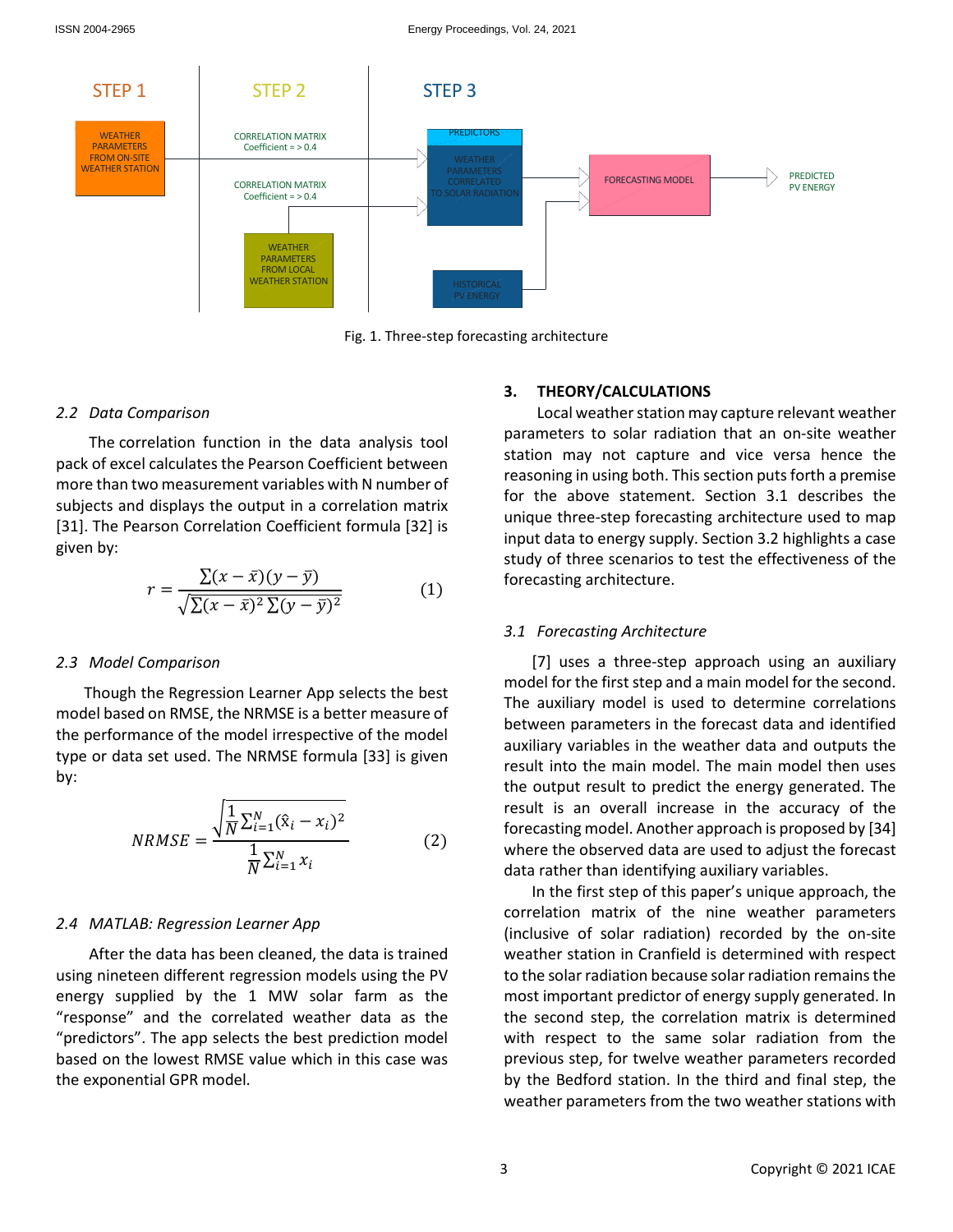moderate to strong correlations (> 0.4) are filtered out as predictors for the forecasting model. These along with the response, which is the solar energy generated as recorded by the PV meter, are inputs into the machine learning program.

## *3.2 Case Study*

To test the performance of the forecasting architecture, three different scenarios are studied and compared.

- a. Scenario 1: The correlated data of the on-site Cranfield weather station alone.
- b. Scenario 2: The correlated data of the Bedford weather station alone.
- c. Scenario 3: A combination of the correlated data of both the on-site Cranfield weather station and the Bedford weather station are used.

# **4. RESULTS AND DISCUSSION**

This section presents the results of the methods and case study highlighted in the previous sections. Section 4.1 presents the result of the correlation matrix of the weather parameters recorded on-site. Section 4.2 presents the correlation matrix of the weather parameters recorded by the Bedford weather station. Section 4.3 highlights the most accurate prediction model based on NRMSE and the R square values across the three case scenarios highlighted above. It also shows an example of the performance of the model in a next day prediction.

# *4.1 Correlation Matrix of the Cranfield On-Site Station*

|                    | Solar         |  |  |
|--------------------|---------------|--|--|
|                    | Radiation     |  |  |
| Solar Radiation    | 1             |  |  |
| Wind Speed         | 0.176545495   |  |  |
| Relative           |               |  |  |
| Humidity           | $-0.60135733$ |  |  |
| Pressure           | 0.144238691   |  |  |
| Precipitation      | -0.071483573  |  |  |
| Dew Point          | 0.265970205   |  |  |
| <b>Heat Index</b>  | 0.505402924   |  |  |
| <b>Temperature</b> | 0.518615159   |  |  |
| Wind Chill         | 0.499023585   |  |  |

Table 1. Correlation matrix of weather parameters in Cranfield

*4.2 Correlation Matrix of Bedford Weather Station* 

|                                              | Solar          |  |
|----------------------------------------------|----------------|--|
|                                              | Radiation      |  |
| Solar Radiation                              | 1              |  |
| Hourly Pressure at Mean Sea Level            |                |  |
| (hPa)                                        | 0.124996778    |  |
| Hourly Dewpoint Temperature (°C)             | 0.248986632    |  |
| Hourly Rainfall Total (mm)                   | -0.084914974   |  |
| Hourly Relative Humidity (%)                 | $-0.624109028$ |  |
| Hourly Mean Wind Direction (o)               | -0.032743693   |  |
| Hourly Mean Windspeed (knots)                | 0.140534017    |  |
| Hourly Maximum Gust (knots)                  | 0.186917781    |  |
| Hourly Temperature (°C)                      | 0.54943909     |  |
| Hourly Wet Bulb Temperature (°C)             | 0.441551628    |  |
| Hourly Global Radiation (kJ/m <sup>2</sup> ) | 0.932498311    |  |
| Hourly Total Cloud Cover (oktas)             | $-0.144885133$ |  |
| Hourly Visibility (metre)                    | 0.183733904    |  |

Table 2. Correlation matrix of weather parameters in Bedford

# *4.3 Performance of Forecasting Architecture and Model*

Exponential GPR was selected as the best performing of all the regression models based on having the lowest NRMSE in each of the three scenarios. Table 3 shows the comparison of the 3 scenarios, with the proposed forecasting architecture highlighted in Scenario 3.

|                 | <b>Train</b> |       | Test         |       |
|-----------------|--------------|-------|--------------|-------|
| <b>Scenario</b> | <b>NRMSE</b> | $R^2$ | <b>NRMSE</b> | $R^2$ |
| Scenario 1      | 0.0057       | 1.00  | 1.4842       | 0.47  |
| Scenario 2      | 0.0113       | 1.00  | 1.2308       | 0.64  |
| Scenario 3      | 0.0006       | 1.00  | 1.1922       | 0.66  |

Table 3. Performance comparison of three-step forecasting architecture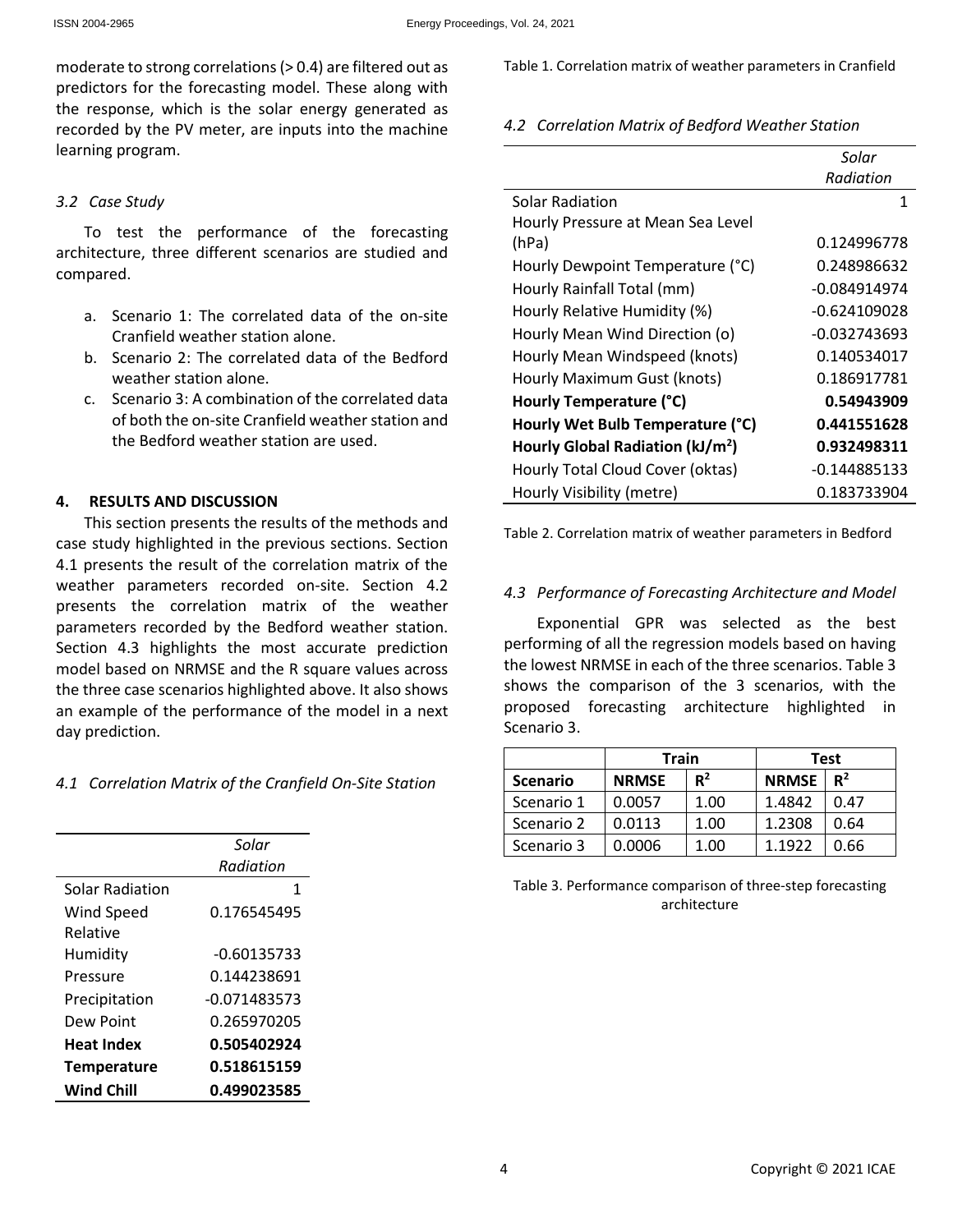

Fig. 2. Next day solar prediction

## **5. CONCLUSION**

It is clear to see from the results that the three-step forecasting architecture used in mapping correlated weather data from both an on-site weather station and a nearby local weather station, referred to as scenario 3 in this study, outperforms the other scenarios. In both the training and testing phases, scenario 3 has the lowest NRMSE and highest  $R^2$  values of all the scenarios. Combining useful data from an on-site weather station and a dependable local weather station increased the number of relevant weather parameters as predictors in the forecasting model.

## **ACKNOWLEDGEMENT**

I wish to acknowledge the help and support of Mr. Gareth Ellis and Mr. Angus Murchie, both from the Energy & Environment Team, Cranfield University and Mark Beswick, Archive Information Officer from the Met Office National Meteorological Archive, without whom this research would not have been possible.

## **REFERENCE**

- [1] Katz J, Cochran J. INTEGRATING VARIABLE RENEWABLE ENERGY INTO THE GRID: KEY ISSUES GREENING THE GRID GRID INTEGRATION TERMINOLOGY. National Renewable Energy Laboratory 2015;NREL/FS-6A20- 63033.
- [2] Basmadjian R, Niedermeier F, de Meer H. Demand-Side Flexibility and Supply-Side Management: The Use Case of Data Centers and Energy Utilities 2017:187–204. https://doi.org/10.1007/978-3-319- 65082-1\_9.
- [3] Cox S, Xu K. Integration of Large-Scale Renewable Energy in the Bulk Power System: Good Practices from International Experiences. National Renewable Energy Laboratory 2020.
- [4] Li B, Zhang J. A review on the integration of probabilistic solar forecasting in power systems. Solar Energy 2020;210:68–86. https://doi.org/10.1016/J.SOLENER.2020.07.066.
- [5] Agüera-Pérez A, Palomares-Salas JC, González de la Rosa JJ, Sierra-Fernández JM, Jiménez-Montero A. Nowcasting and Short-Term Wind Forecasting for Wind Energy Management. In: Moreno-Munoz A, editor. Large Scale Grid Integration of Renewable Energy Sources, Institution of Engineering and Technology; 2017, p. 59–85.
- [6] Tian T, Chernyakhovskiy I. Forecasting Wind and Solar Generation: Improving System Operations, Greening the Grid. National Renewable Energy Laboratory 2016.
- [7] Kim S-G, Jung J-Y, Sim MK. A Two-Step Approach to Solar Power Generation Prediction Based on Weather Data Using Machine Learning. Sustainability 2019. https://doi.org/10.3390/su11051501.
- [8] Ngoc-Lan Huynh A, Deo RC, Ali M, Abdulla S, Raj N. Novel short-term solar radiation hybrid model: Long short-term memory network integrated with robust local mean decomposition. Applied Energy 2021;298. https://doi.org/10.1016/j.apenergy.2021.117193.
- [9] Pedregal DJ, Trapero JR. Adjusted combination of moving averages: A forecasting system for mediumterm solar irradiance. Applied Energy 2021;298. https://doi.org/10.1016/j.apenergy.2021.117155.
- [10] Ahmad T, Zhang D. Renewable energy integration/techno-economic feasibility analysis, cost/benefit impact on islanded and grid-connected operations: A case study. Renewable Energy 2021;180:83–108.

https://doi.org/10.1016/J.RENENE.2021.08.041.

[11] Korkmaz D. SolarNet: A hybrid reliable model based on convolutional neural network and variational mode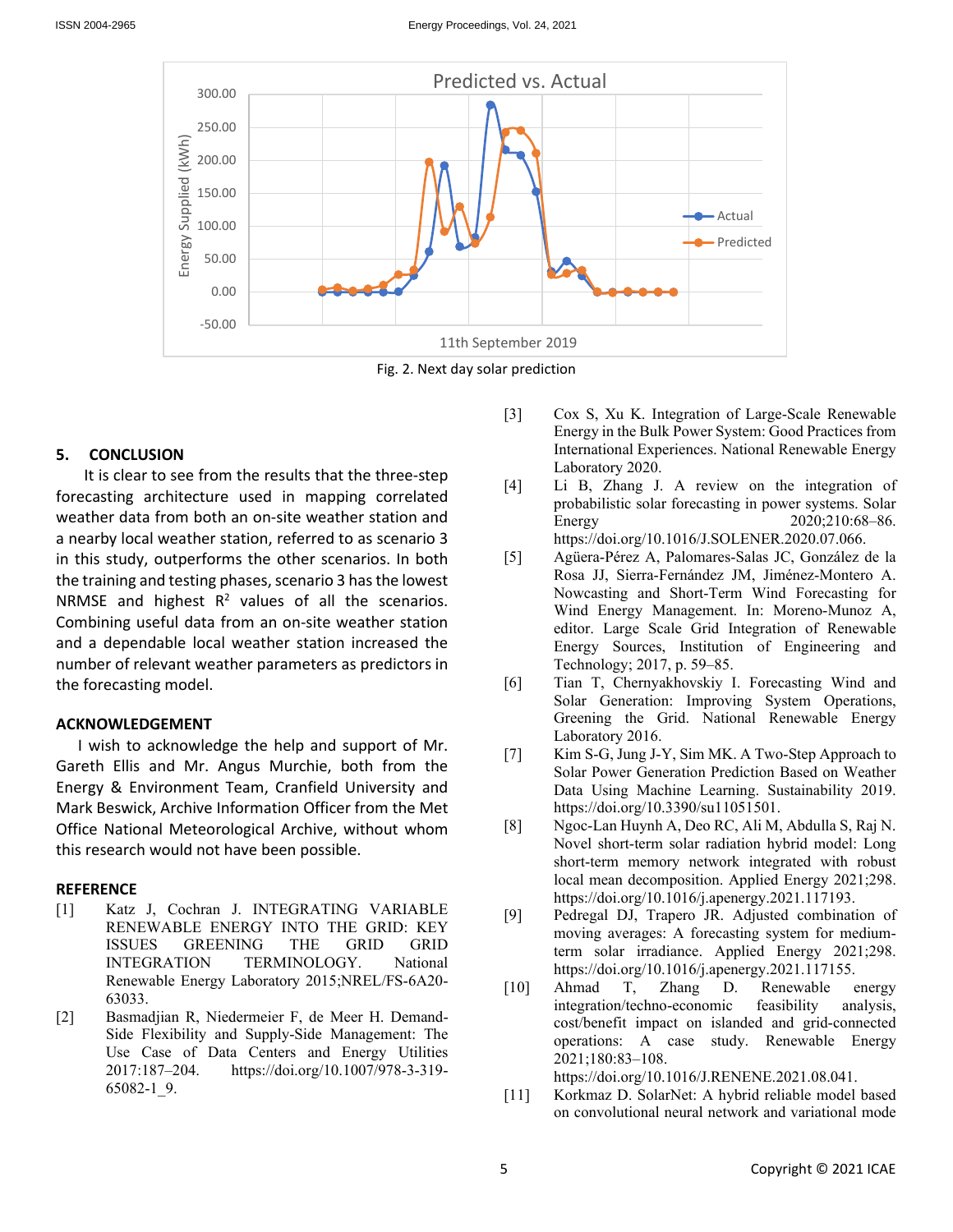decomposition for hourly photovoltaic power forecasting. Applied Energy 2021;300. https://doi.org/10.1016/j.apenergy.2021.117410.

- [12] Najibi F, Apostolopoulou D, Alonso E. Enhanced performance Gaussian process regression for probabilistic short-term solar output forecast. International Journal of Electrical Power and Energy Systems 2021:130. https://doi.org/10.1016/j.ijepes.2021.106916.
- [13] Rodríguez F, Fleetwood A, Galarza A, Fontán L. Predicting solar energy generation through artificial neural networks using weather forecasts for microgrid control. Renewable Energy 2018;126:855–64. https://doi.org/10.1016/J.RENENE.2018.03.070.
- [14] Wang J, Li P, Ran R, Che Y, Zhou Y. A Short-Term Photovoltaic Power Prediction Model Based on the Gradient Boost Decision Tree n.d. https://doi.org/10.3390/app8050689.
- [15] Thukral MK. Solar Power Output Prediction Using Multilayered Feedforward Neural Network: A Case Study of Jaipur. 2020 IEEE International Symposium on Sustainable Energy, Signal Processing and Cyber Security (iSSSC), 2020, p. 1–6. https://doi.org/10.1109/iSSSC50941.2020.9358821.
- [16] Yakoubi H, el Mghouchi Y, Abdou N, Hajou A, Khellouki A. Correlating clearness index with cloud cover and other meteorological parameters for forecasting the global solar radiation over Morocco. Optik 2021;242. https://doi.org/10.1016/j.ijleo.2021.167145.
- [17] Zang H, Cheng L, Ding T, Cheung KW, Liang Z, Wei Z, et al. Hybrid method for short-term photovoltaic power forecasting based on deep convolutional neural network. IET Gener Transm Distrib 2018;12:4557–67. https://doi.org/10.1049/iet-gtd.2018.5847.
- [18] Chen B, Lin P, Lai Y, Cheng S, Chen Z, Wu L. Very-Short-Term Power Prediction for PV Power Plants Using a Simple and Effective RCC-LSTM Model Based on Short Term Multivariate Historical Datasets. Electronics 2020;9. https://doi.org/10.3390/electronics9020289.
- [19] Iyengar S, Sharma N, Irwin D, Shenoy P, Ramamritham K. SolarCast-A Cloud-based Black Box Solar Predictor for Smart Homes. BuildSys '14: 1st ACM Conference on Embedded Systems for Energy-Efficient Buildings, 2014, p. 40–9. https://doi.org/10.1145/2674061.2674071.
- [20] Andrade JR, Bessa RJ. Improving Renewable Energy Forecasting With a Grid of Numerical Weather Predictions. IEEE Transactions on Sustainable Energy 2017;8th:1571–80.

https://doi.org/10.1109/TSTE.2017.2694340.

[21] Leva S, Dolara A, Grimaccia F, Mussetta M, Ogliari E. Analysis and validation of 24 hours ahead neural network forecasting of photovoltaic output power. Mathematics and Computers in Simulation 2017;131:88–100.

https://doi.org/10.1016/J.MATCOM.2015.05.010.

- [22] Persson C, Bacher P, Shiga T, Madsen H. Multi-site solar power forecasting using gradient boosted regression trees. Solar Energy 2017;150:423–36. https://doi.org/10.1016/J.SOLENER.2017.04.066.
- [23] Anaadumba R, Liu Q, Marah BD, Nakoty FM, Liu X, Zhang Y. A renewable energy forecasting and control approach to secured edge-level efficiency in a distributed micro-grid. Cybersecurity 2021;4. https://doi.org/10.1186/s42400-020-00065-3.
- [24] Kushwaha V, Pindoriya NM. A SARIMA-RVFL hybrid model assisted by wavelet decomposition for very short-term solar PV power generation forecast | Elsevier Enhanced Reader. Elsevier Ltd 2019;140:124– 39. https://doi.org/10.1016/j.renene.2019.03.020.
- [25] Sarp S, Kuzlu M, Cali U, Guler O. An Interpretable Solar Photovoltaic Power Generation Forecasting Approach Using An Explainable Artificial Intelligence Tool. IEEE Power & Energy Society Innovative Smart Grid Technologies Conference (ISGT), 2021, p. 1–5. https://doi.org/10.1109/ISGT49243.2021.9372263.
- [26] Aprillia H, Yang H-T, Huang C-M. Short-Term Photovoltaic Power Forecasting Using a Convolutional Neural Network-Salp Swarm Algorithm n.d. https://doi.org/10.3390/en13081879.
- [27] Cannizzaro D, Aliberti A, Bottaccioli L, Macii E, Acquaviva A, Patti E. Solar radiation forecasting based on convolutional neural network and ensemble learning. Expert Systems with Applications 2021;181. https://doi.org/10.1016/j.eswa.2021.115167.
- [28] Gu B, Shen H, Lei X, Hu H, Liu X. Forecasting and uncertainty analysis of day-ahead photovoltaic power using a novel forecasting method. Applied Energy 2021;299.

https://doi.org/10.1016/j.apenergy.2021.117291.

- [29] Nguyen NQ, Bui LD, Doan BV, Sanseverino ER, Cara DD, Nguyen QD. A new method for forecasting energy output of a large-scale solar power plant based on long short-term memory networks a case study in Vietnam. Electric Power Systems Research 2021;199. https://doi.org/10.1016/j.epsr.2021.107427.
- [30] Pan C, Tan J, Feng D. Prediction intervals estimation of solar generation based on gated recurrent unit and kernel density estimation. Neurocomputing 2021;453:552–62.

https://doi.org/10.1016/j.neucom.2020.10.027.

- [31] Microsoft. Use the Analysis ToolPak to perform complex data analysis. Microsoft Support 2021. https://support.microsoft.com/en-us/office/use-theanalysis-toolpak-to-perform-complex-data-analysis-6c67ccf0-f4a9-487c-8dec-bdb5a2cefab6 (accessed July 15, 2021).
- [32] Microsoft. PEARSON function. Microsoft Support 2021. https://support.microsoft.com/enus/office/pearson-function-0c3e30fc-e5af-49c4-808a-3ef66e034c18 (accessed October 15, 2021).
- [33] Ghofrani M, Alolayan M. Time Series and Renewable Energy Forecasting. Time Series Analysis and Applications 2017. https://doi.org/10.5772/INTECHOPEN.70845.